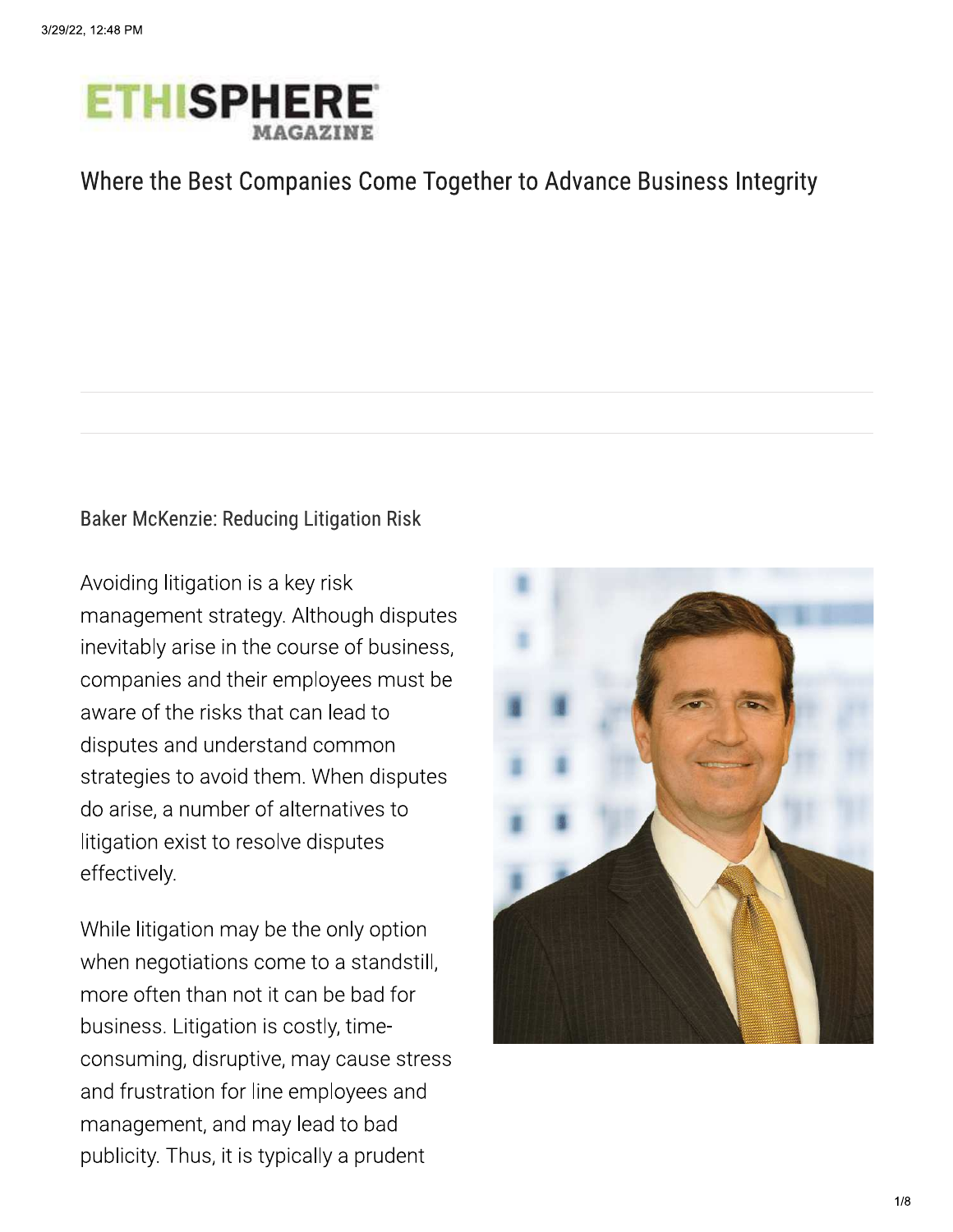strategy to avoid litigation and settle disputes promptly whenever possible. On the other hand, litigation may be a useful tool to establish favorable precedent on recurring issues, enforce IP rights, or take a stand on a particular issue. This article addresses the more frequent disputes that companies can and should avoid, such as routine contractual disputes or HR-related issues.

# How to Avoid Litigation: Basic **Principles**

Below are some basic principles that companies and their employees should follow to minimize the risk of litigation. Employees with responsibility for dispute resolution, or a role in managing disputes or investigations within the company, should be coached to:

- React promptly to prevent issues from getting out of control.
- Treat counter-parties fairly and discuss concerns in good faith; foster positive relationships with counter-parties based on respect, candor and trust.
- Be solution-oriented and not focused on mistakes.



Jennifer Ancona Semko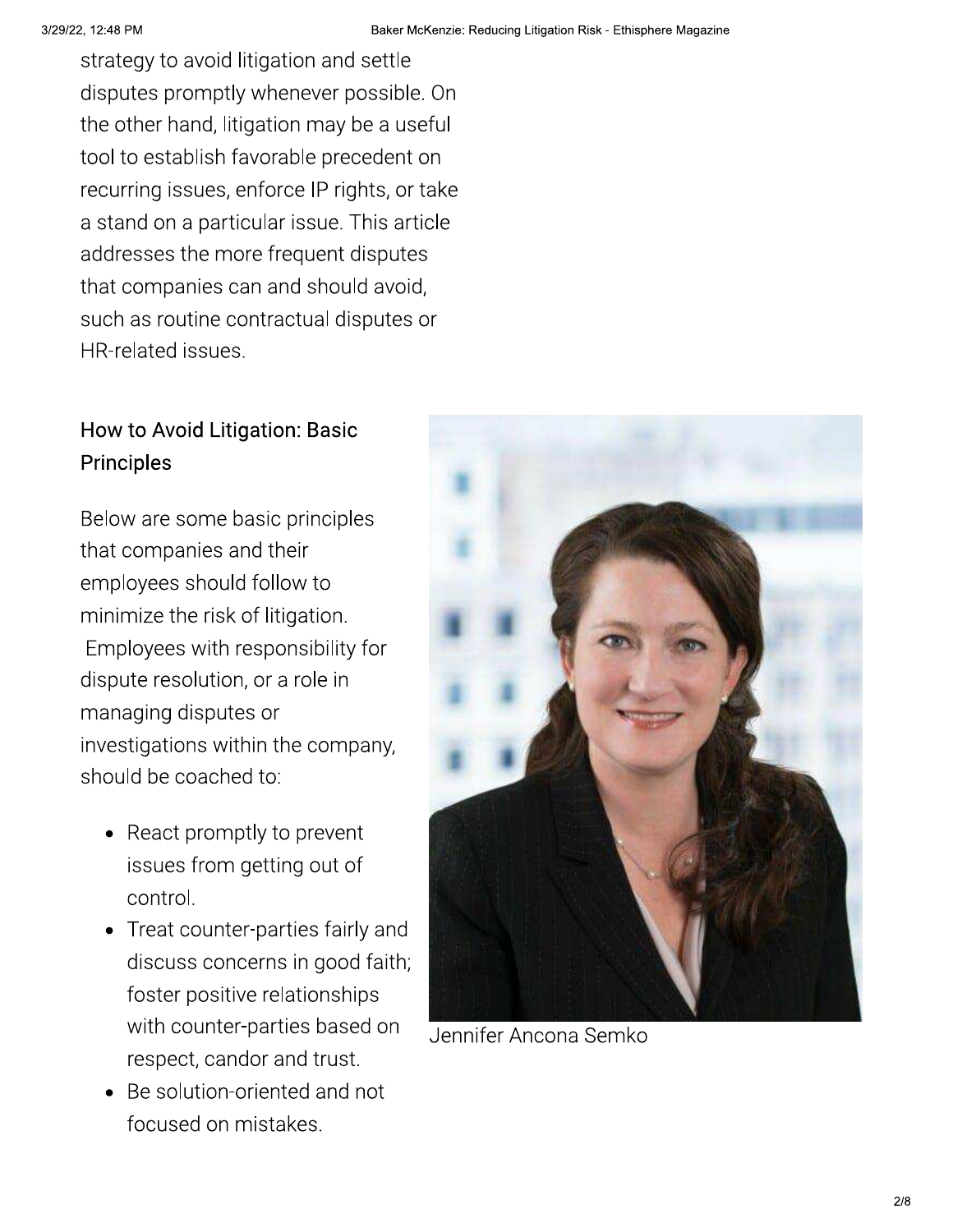- Not mislead, deceive, coerce, harass or use other scare tactics, including the threat of litigation.
- Not escalate the situation, even if the other party seems unreasonable.
- Actively listen and communicate effectively through clear and timely reporting.
- Be mindful of the shortcomings of email as a form of communication. For example, an email's tone may not be clear, and its meaning can be misinterpreted. Yet an email can be a powerful weapon when used as an exhibit in litigation or other legal proceedings.
- Avoid oral agreements; use written, well-drafted contracts and be familiar with key terms.
- Seek guidance from managers, experts and company lawyers as needed.

These principles do not imply that an employee cannot advocate a position or stand firm when necessary. Strong advocacy and taking a firm position can be done while simultaneously implementing the litigation avoidance strategies above.

# How to Avoid Litigation: Business Risk Assessment and Tailored Training

Companies should identify those areas of inherent risk for their business and industry that are most likely to trigger disputes. Training should be provided to employees tailored to the specific risk areas inherent in your business. For example, healthcare companies should train on data privacy, tech companies on intellectual property, manufacturing companies on supply chain management, banks and financial institutions on cybersecurity, and so on. HR and sensitivity training should be provided to employees of any sector. For those in the procurement department, effective contract management training will be essential.

# How to Avoid Litigation: The Art of Communication

Communication is key to avoiding litigation. Whether interacting with contract counterparties, competitors, or even employees, communication channels should be kept open, and concerns should be raised before they escalate into disputes. Additionally, to avoid the types of uncertainty or misunderstandings that can lead to full-blown litigation, it is important to keep accurate documentation relating to any issues, including efforts to resolve the situation. The language of communications is also very important; the rule of thumb is to not put anything in an email that one might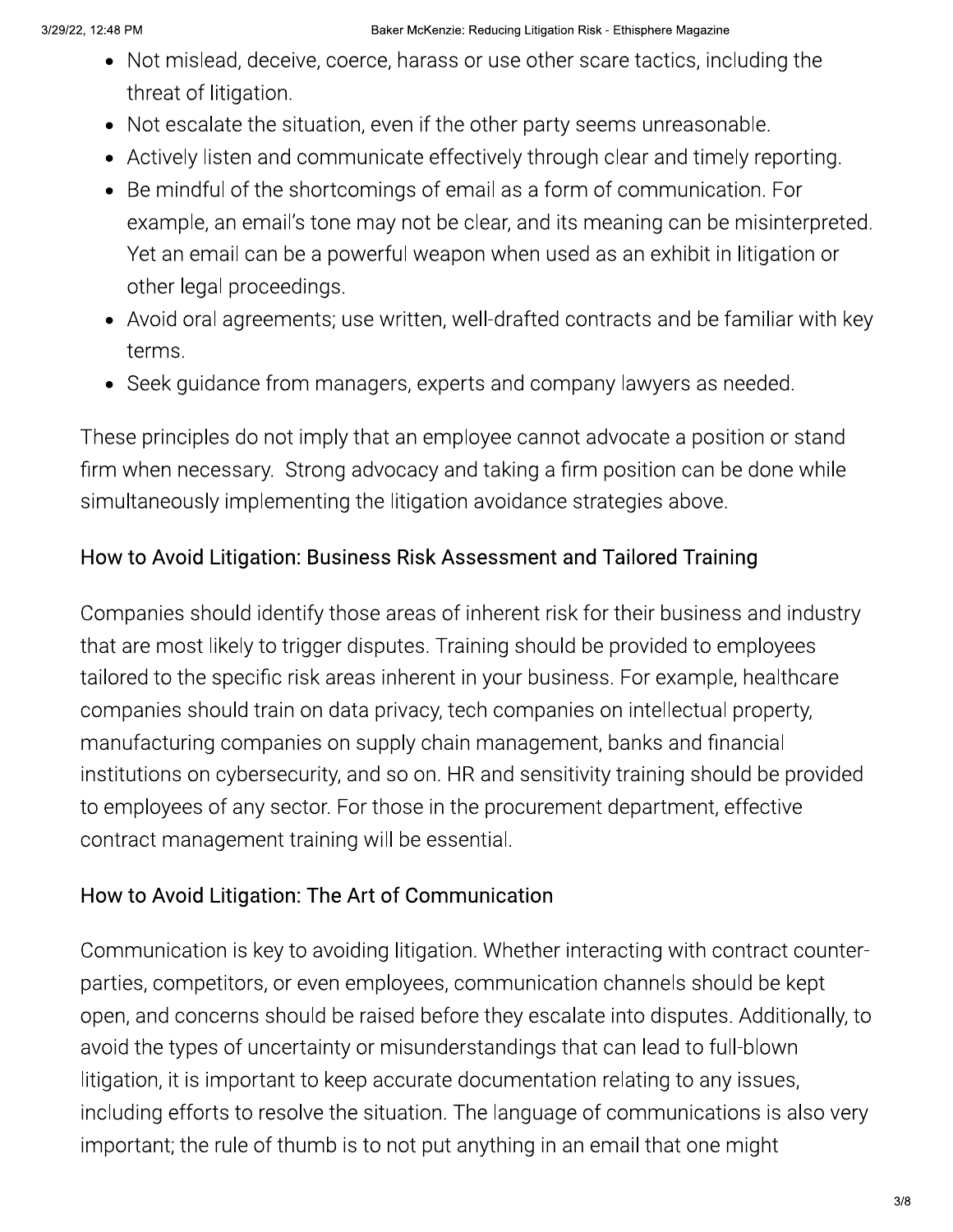### Baker McKenzie: Reducing Litigation Risk - Ethisphere Magazine

subsequently regret, e.g., no foul or histrionic language, offensive comments, or ad hominem attacks. Such strategies often serve only to inflame the individuals involved and unnecessarily amplify disputed issues. Communications should focus on issue resolution and not the personalities involved. All employees should be familiar with and follow internal email and communications policies. Any disputes that appear to be heading toward litigation should be escalated to management, legal, or compliance.



Maria McMahon

# **Importance of Document** Retention in the Context of **Litigation Avoidance**

Having effective record management policies and procedures in place will help to avoid litigation. Documents should be kept organized, particularly those that may be relevant to disputed issues, such as contracts and contractual notices, related correspondence (letters and email), government filings and HR records. A thorough, written record can be used to persuade or negotiate with the counter-party to reduce the chances of potential litigation.

Documents can and should be destroyed after the prescribed retention term expires, unless

of course there is an outstanding document retention notice (also known as legal hold notice), in which case all document destruction should be suspended and all relevant documents preserved until further notice.

## **Other Ways to Minimize Litigation Risk**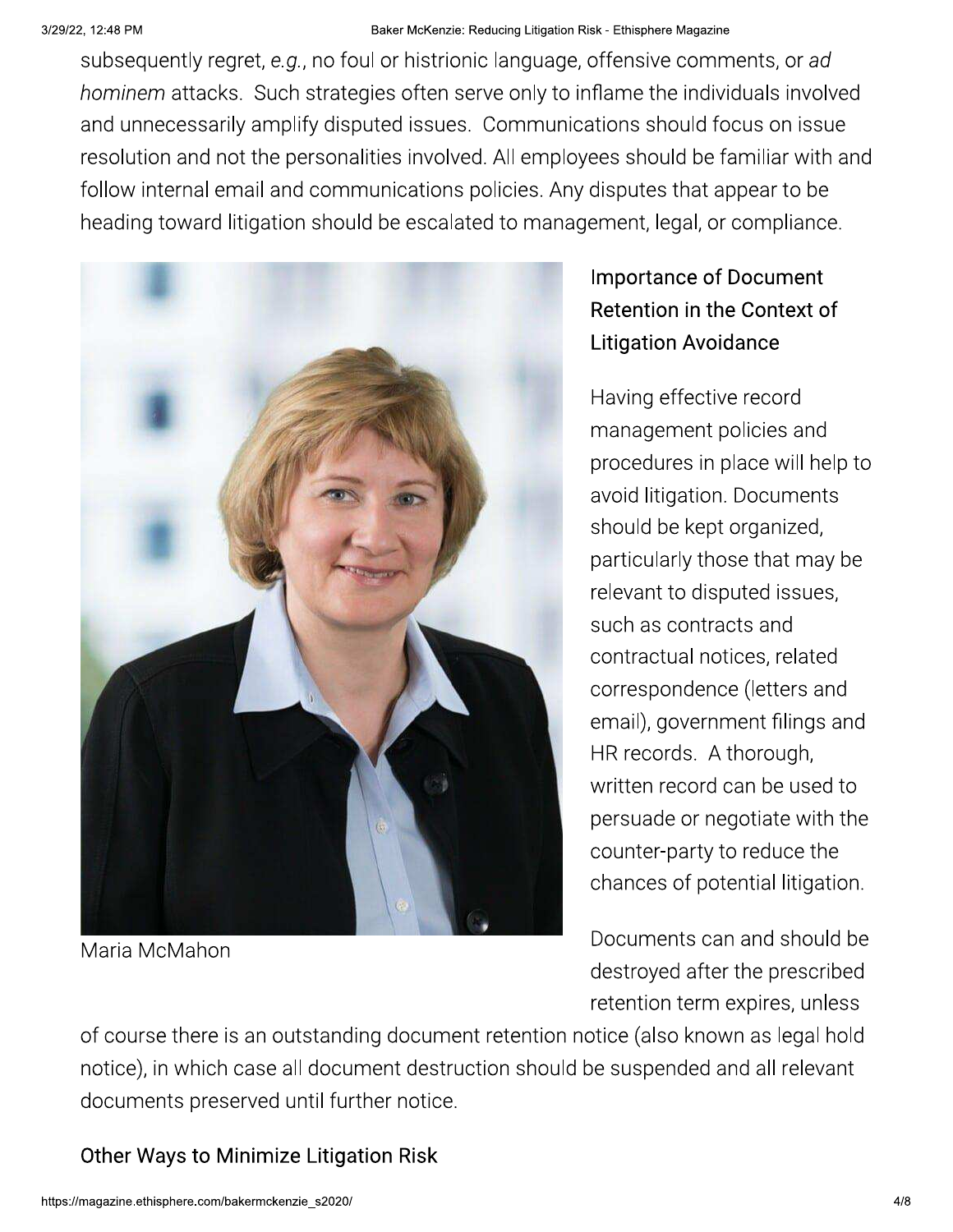Early Case Evaluations: If efforts to settle a dispute fail, and the company receives a demand letter, it should be a top priority to evaluate the case quickly and develop a defense plan. An early case evaluation involves the review (in conjunction with the legal department) of allegations, the amount of money in controversy, and the strengths and weaknesses of the company's position. Surveys of attorneys and corporate counsel over the years have shown a reduction in disputes when companies use early case evaluation promptly after receipt of a demand letter.

Post-Litigation Assessment: Companies can implement this process to identify "lessons learned" from the dispute, including its root cause, outcome-determinative facts, overall cost (including reputational) and remediation methods.

# Special Considerations: Avoiding Litigation in Specific Areas

To avoid cybersecurity-related litigation, companies should understand contractual provisions regarding risk allocation and company insurance provisions and notification requirements. They should have an incident response plan in place and conduct training on incident response.

For most companies, litigation and legal claims commonly center around the employment relationship. To reduce the potential for these claims, companies should first and foremost treat employees with fairness and consistency, document areas for improvement, and provide timely feedback and assessments.

To avoid supply chain-related litigation, companies should conduct thorough due diligence on supply chain partners and tailor contracts, terms, and agreements to each partner relationship. Giving care and attention to dispute-focused contractual terms (e.g., forum selection and choice-of-law provisions; cure provisions; mandatory negotiation periods) is also important-such provisions, if used effectively, can deter litigation and foster early negotiation and resolution.

# **Resolving Disputes: Alternatives to Litigation**

In some cases, despite diligent efforts, disputes cannot be settled without formal processes typically provided for in a contractual dispute resolution clause. Alternative dispute resolution (ADR) procedures are formal ways to resolve disputes without litigation. ADR is usually less intrusive and less expensive than litigation. ADR includes: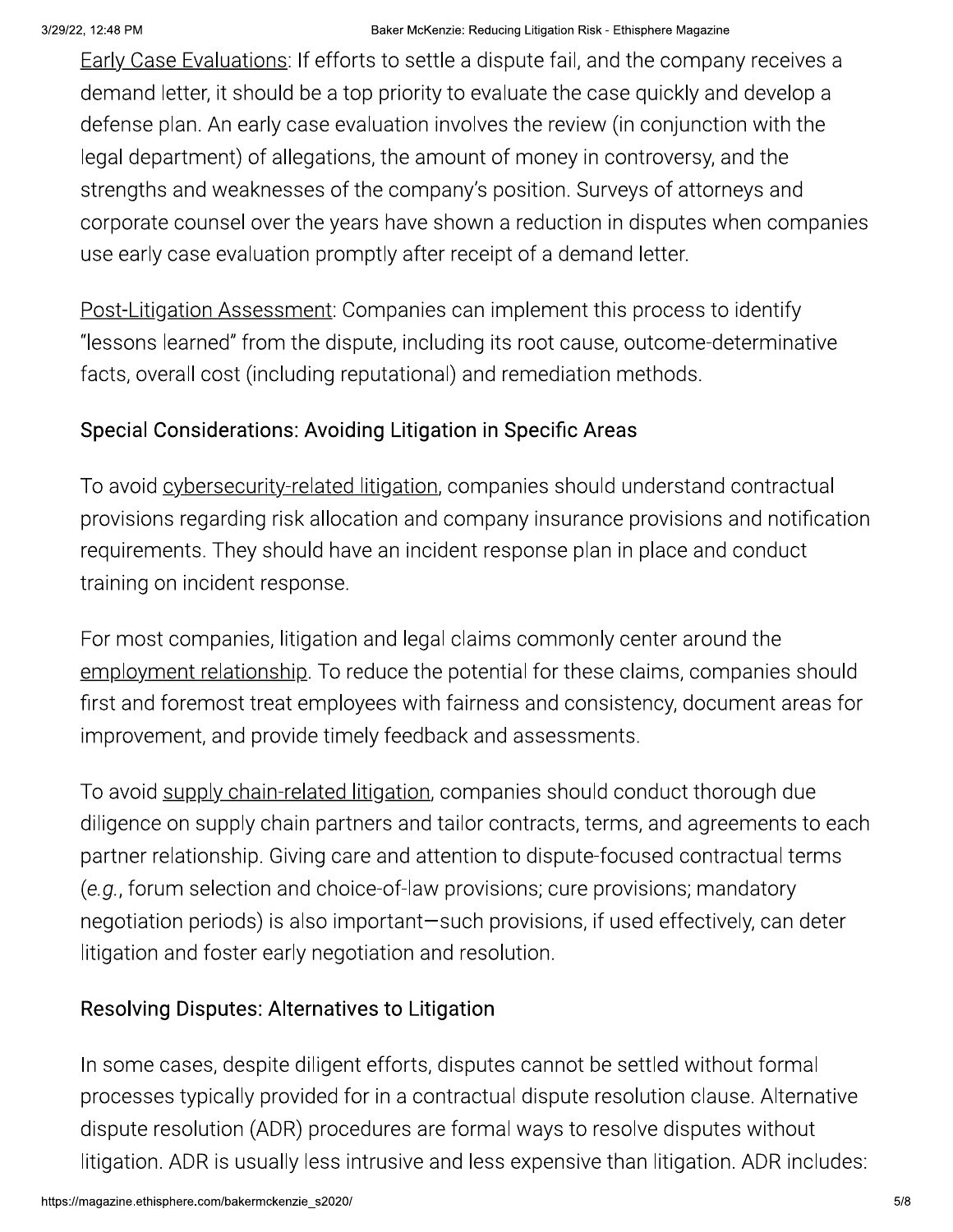- Neutral evaluation
- Mandatory negotiation
- Mediation
- Conciliation (a form of mediation)
- Arbitration

Company employees should have some understanding of the available dispute resolution options. Additionally, company counsel should stay on top of developments in the law with respect to the enforceability of consumer, employment, or other contracts that mandate ADR.

# **Key Takeaways**

It requires everyone's effort to stay out of court. Below are the key takeaways to share with your company and employees:

- Proactively review and manage contracts
- Develop trusting relationships with counter-parties
- Communicate effectively (internally and externally)
- Respond quickly in case of potential disputes; seek the most efficient and cost effective solutions to disputes
- Consult counsel as needed

# About the Author:

Mark D. Taylor is a partner in Baker McKenzie's Dallas office. His commercial litigation practice focuses on the defense of class actions, collective actions and multi-district litigation (MDL) cases. In the last decade alone, he has appeared as lead trial counsel or co-counsel in over 40 class action, collective action and MDL cases, primarily defending consumer, privacy, overtime, contract and discrimination claims. Mark's practice is national in scope, having appeared before state and federal courts in more than 25 states. He also serves on the Dean's Development Board at Texas A&M University's Mays Business School.

Jennifer Ancona Semko currently serves as Chair of Baker McKenzie's Washington, DC Office Litigation and Government Enforcement practice, and Co-Chair of the North American Commercial Litigation subgroup. Jennifer focuses her practice on complex